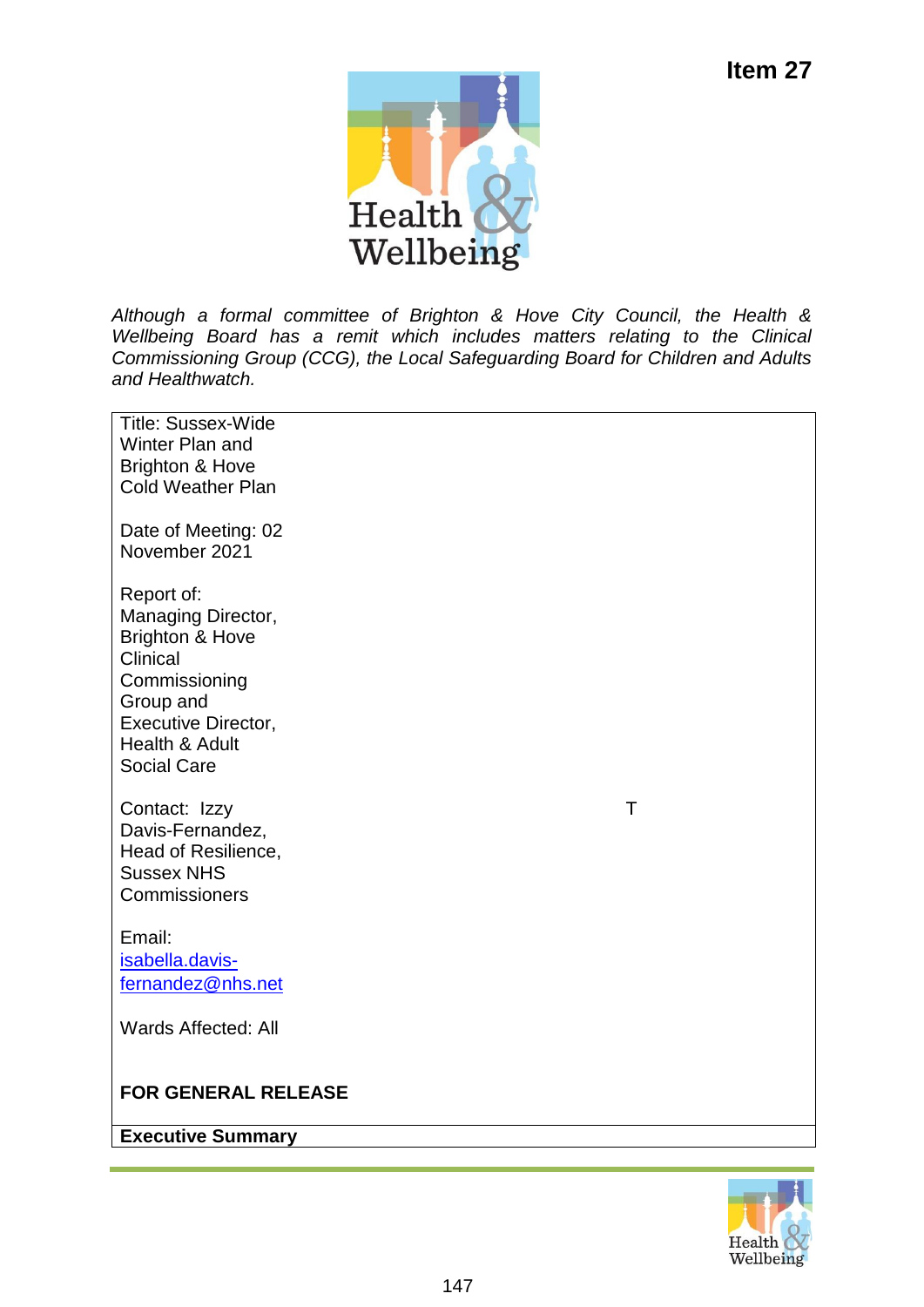The purpose of this paper is to provide the Brighton and Hove Health and Wellbeing Board with an update on progress to date in relation to winter planning for 2021/22, both in terms of Sussex-wide and local planning.

#### **Glossary of Terms**

# **1. Decisions, recommendations and any options**

1.1 That the Board are asked to review and comment on the Sussex-Wide Winter Plan 2021-22 Update and on the Brighton & Hove Cold Weather Plan.

## **2. Relevant information**

- 2.1 The overall purpose of the Sussex-wide winter plan is to ensure that the system is able to effectively manage the capacity and demand pressures anticipated during the Winter period. The Winter planning period covers the period November 2021 to 31 March 2022. The plan should ensure that the local systems remain resilient and are able to manage demand surge effectively, maintain patient safety and support delivery of the relevant business plan objectives and locally agreed system improvements during this period.
- 2.2 Health and care systems typically experience increased demand pressures during the winter months due to a number of factors including:
	- Seasonal illnesses (e.g. flu, norovirus)
	- Extreme weather (e.g. falls in icy conditions)
	- Exacerbation of respiratory illnesses and a range of long term conditions due to cooler weather.
- 2.3 Adding to pressures in 2021/22 are Covid 19 and the need for the NHS to recover from previous waves of Covid, particularly in terms of addressing the backlog of elective procedures due to the cancellation of operations etc. when the health system was forced to concentrate resources on Covid outbreaks.
- 2.4 Health and care systems have been planning systemically for winter surge pressures for a number of years, and typically a key part of this process is assessing how well the previous year's plans met demand, and using learning from this to inform the subsequent year's planning.
- 2.5 Slides on the Sussex-wide winter plan and the adult social care elements of the plan are attached as appendices to this report.

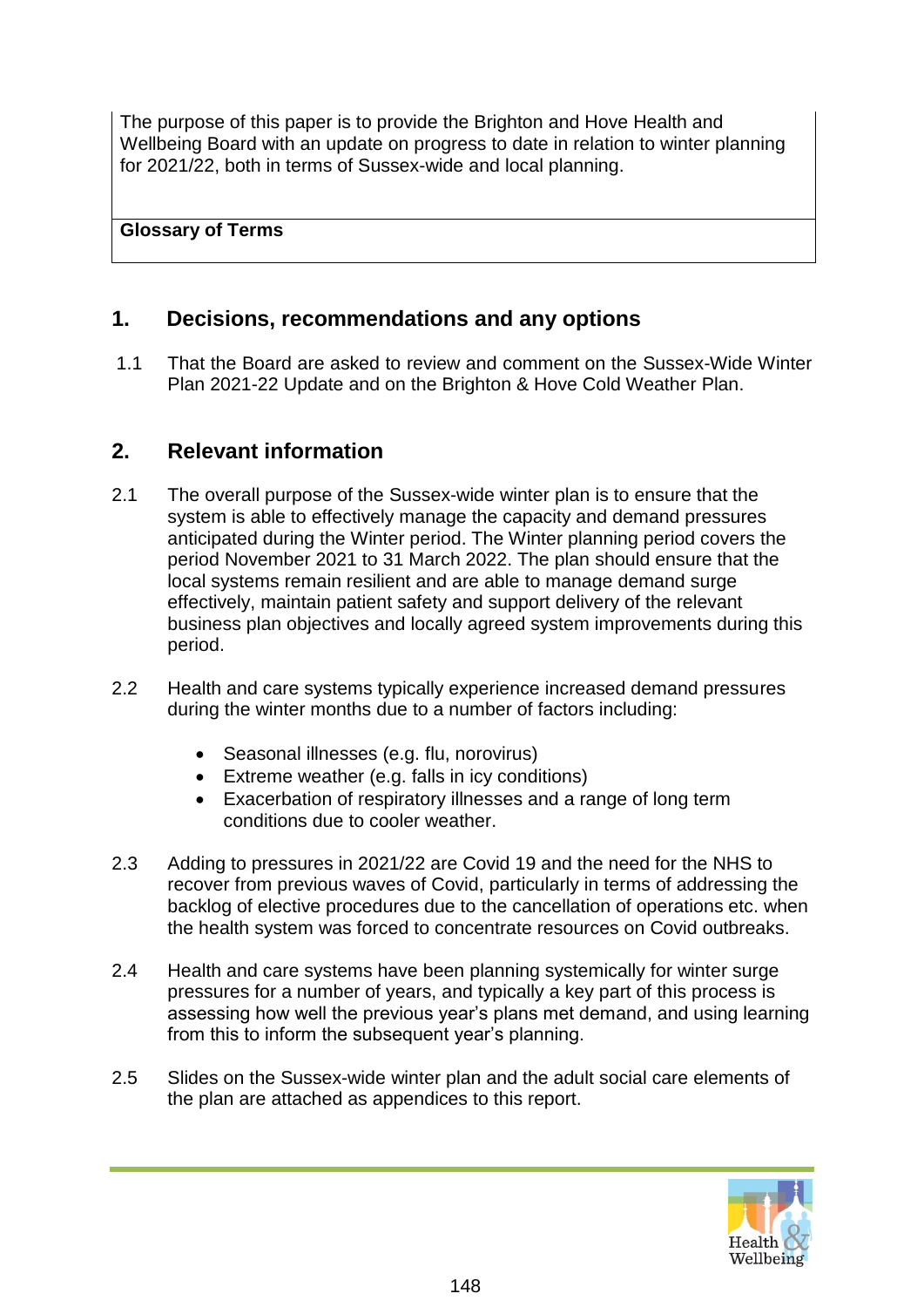- 2.6 All local partners routinely consider the pressures and impacts of cold weather on the city, especially on the most vulnerable. The BHCC annual Cold Weather Plan is the overarching plan for Brighton and Hove City Council and complements the Winter Plans produced by healthcare and partner agencies. The local plan supports the National Cold Weather Plan for England.
- 2.7 This Plan helps prevent the major avoidable effects on health during periods of cold weather in England. The Cold Weather plan is compiled by public health with input from all BHCC Directorates. It describes the key issues for the city, the cold weather alert system, and related work-streams and governance arrangements.
- 2.8 The human body responds in several different ways when exposed to cold weather, even at temperatures which are not 'extreme'. Exposure to cold temperatures has a range of physiological effects including: •increased blood pressure •increased risk of clotting •suppression of the immune system •diminished capacity of the lungs to fight off infection •increased airway constriction and mucus production in the lungs
- 2.9 The Plan is linked to a system of cold weather alerts generated by the Cold [weather health watch system](https://www.metoffice.gov.uk/weather/warnings-and-advice/seasonal-advice/cold-weather-alerts) developed by the [Meteorological Office](https://www.metoffice.gov.uk/) including the 'National Severe Weather Warning Service' (NSWWS). This comprises five levels of response based on cold weather thresholds. The thresholds have been developed to trigger an alert when severe cold weather is likely to significantly affect people's health and they also take account of temperature along with other winter weather threats such as ice and snow.
- 2.10 Cold Weather alerts are issued if there is a high likelihood (60% or more) of a mean temperature expected to be 2C or below and/or widespread ice and heavy snow for 48 hours in the next 5 days.

| Level | <b>Year round</b><br>planning to<br>reduce harm<br>from cold<br>weather | This emphasises that year-round planning is<br>required to build resilience and reduce the impact<br>of cold weather. This level of alert relates to<br>those longer-term actions that reduce the harm to<br>health of cold weather (e.g. housing and energy<br>efficiency measures, and long-term sustainable<br>approaches to influence behaviour change<br>across health and social care professionals,<br>communities and individuals.) |
|-------|-------------------------------------------------------------------------|---------------------------------------------------------------------------------------------------------------------------------------------------------------------------------------------------------------------------------------------------------------------------------------------------------------------------------------------------------------------------------------------------------------------------------------------|
| Level | <b>Winter</b><br>preparedness<br>and action                             | Level 1 is in force throughout the winter from 1<br>November to 31 March and covers the moderate<br>temperatures where the greatest total burden of<br>excess winter death and disease occur. This is<br>because the negative health effects of cold<br>weather start to occur at relatively moderate                                                                                                                                       |

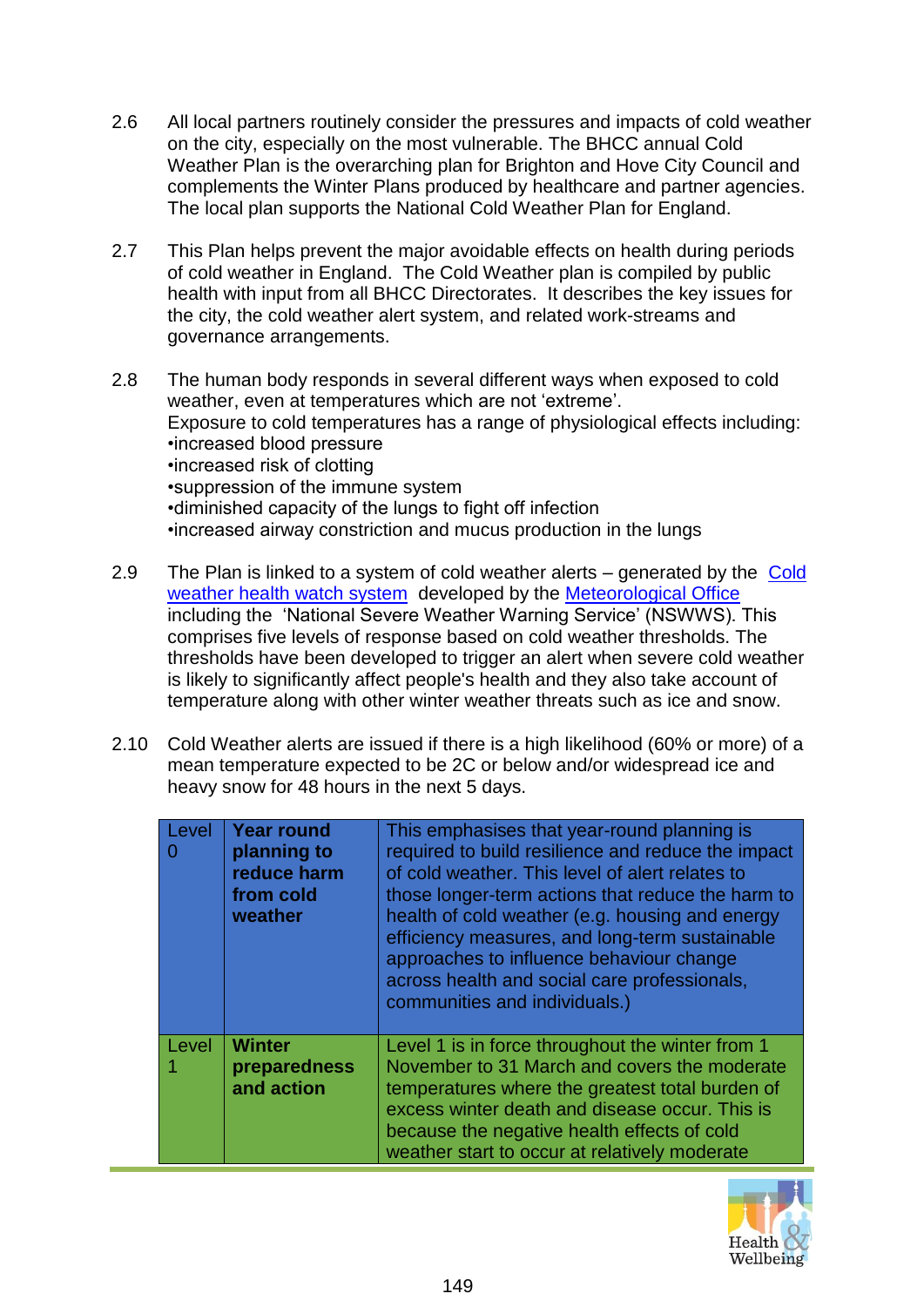|                         |                                 | mean temperatures (4-8°C depending on region)<br>and there are normally many more days at these<br>temperatures each winter.                                                                                                                                                                                                                                                                 |
|-------------------------|---------------------------------|----------------------------------------------------------------------------------------------------------------------------------------------------------------------------------------------------------------------------------------------------------------------------------------------------------------------------------------------------------------------------------------------|
| Level<br>$\overline{2}$ | <b>Alert and</b><br>readiness   | Level 2 is triggered when the Met Office<br>forecasts a 60% chance of severe winter<br>weather, in one or more defined geographical<br>areas within 48 hours. Severe winter weather is<br>defined as a mean temperature of 2°C or less<br>and/or heavy snow and widespread ice                                                                                                               |
| Level<br>3              | <b>Severe weather</b><br>action | This is triggered as soon as the weather<br>described in Level 2 actually happens. It<br>indicates that severe winter weather is now<br>happening, with snow and ice, and an impact on<br>health services is expected<br>A NSWWS warning is highly likely to have been<br>issued as well                                                                                                     |
| Level<br>4              | <b>National</b><br>emergency    | This is reached when cold weather is so severe<br>and/or prolonged that its effects extend outside<br>health and social care, and may include for<br>example power or transport problems, or water<br>shortages, and/or where the integrity of health<br>and social care systems is threatened. At this<br>level, multi-sector response at national and<br>regional levels will be required. |

2.11 The cascade process for the Cold Weather alerts comes from the Met office to BHCC Emergency Planning & Resilience Team (24hr) who will alert council depts. Health & Adult Social Care cascade though to their providers in Care Homes, Home Care Providers etc.( in-house, contracted and independent). The BHCC Communications team tailor's information as needed for both public and staff groups via the Council website and social media. The Directorates respond according to their roles – e,g. Highways, Housing etc. NHS England cascades directly to all health trusts and to the South East Coast Ambulance Trust (SECAmb).

### **3. Important considerations and implications**

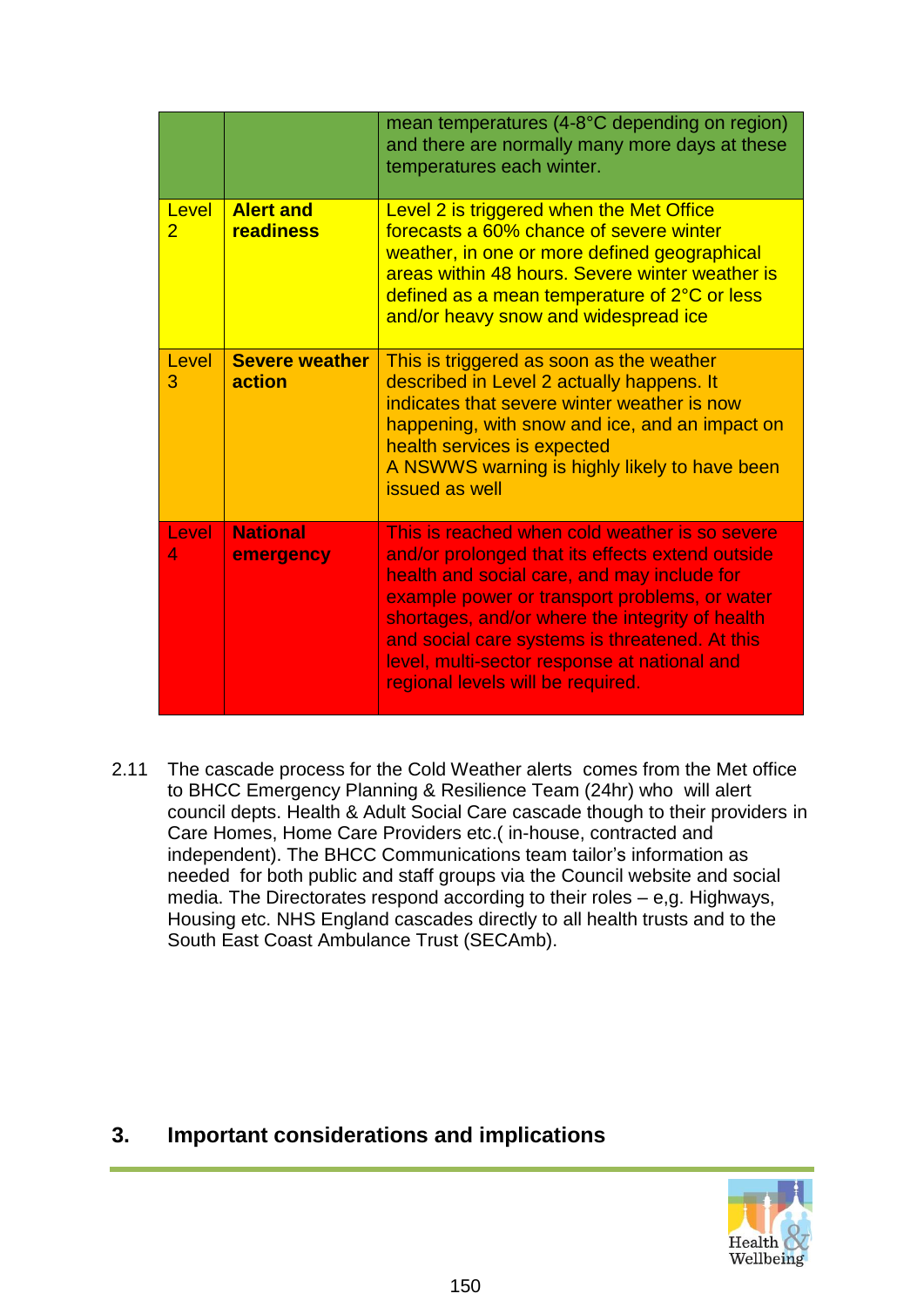Legal:

3.1 There are no legal implications arising from the report, which is presenting a progress update and is not requiring a decision from the Board.

Lawyer consulted: Elizabeth Culbert Date:21/10/2021

Finance:

- 3.2 Any additional costs resulting from the Sussex-Wide Winter Plan will need to be met from within identified resources across Brighton & Hove CCG and the Council.
- 3.3 Winter pressures causes significant financial strain across Health & Social Care. Current budget forecasting accounts for anticipated increased demand over this period. However, budget forecasts are subject to considerable uncertainty due to the ongoing implications of covid-19.

Finance Officer consulted: Sophie Warburton Date: 20/10/2021

3.4 Equalities:

The aims of effective collaborative winter plan arrangements are to ensure that local health and care systems are able to continue to deliver the services that have been developed to meet the needs of the local population. Cold weather disproportionately affects our most vulnerable residents and the Sussex Wide Winter Plan seeks to ensure that resources are targeted to support those at greatest risk. Specific services will be further developed to support delivery of the Plan during the winter period and equality impact assessments will be undertaken to support the development of those specific services.

#### 3.5 Sustainability:

The Sussex-Wide winter plan considers how best to use NHS and local authority resources across Sussex in order to cope with seasonal demand surges for health and care services. Any negative carbon impacts of these plans (e.g. through people potentially having to travel further from home to access services where local capacity is stretched) need to be considered. However this needs to be balanced against the risks to individuals of not being able to access appropriate health or care.

### **Supporting documents and information**

Appendix1: Sussex-wide Winter Plan slides